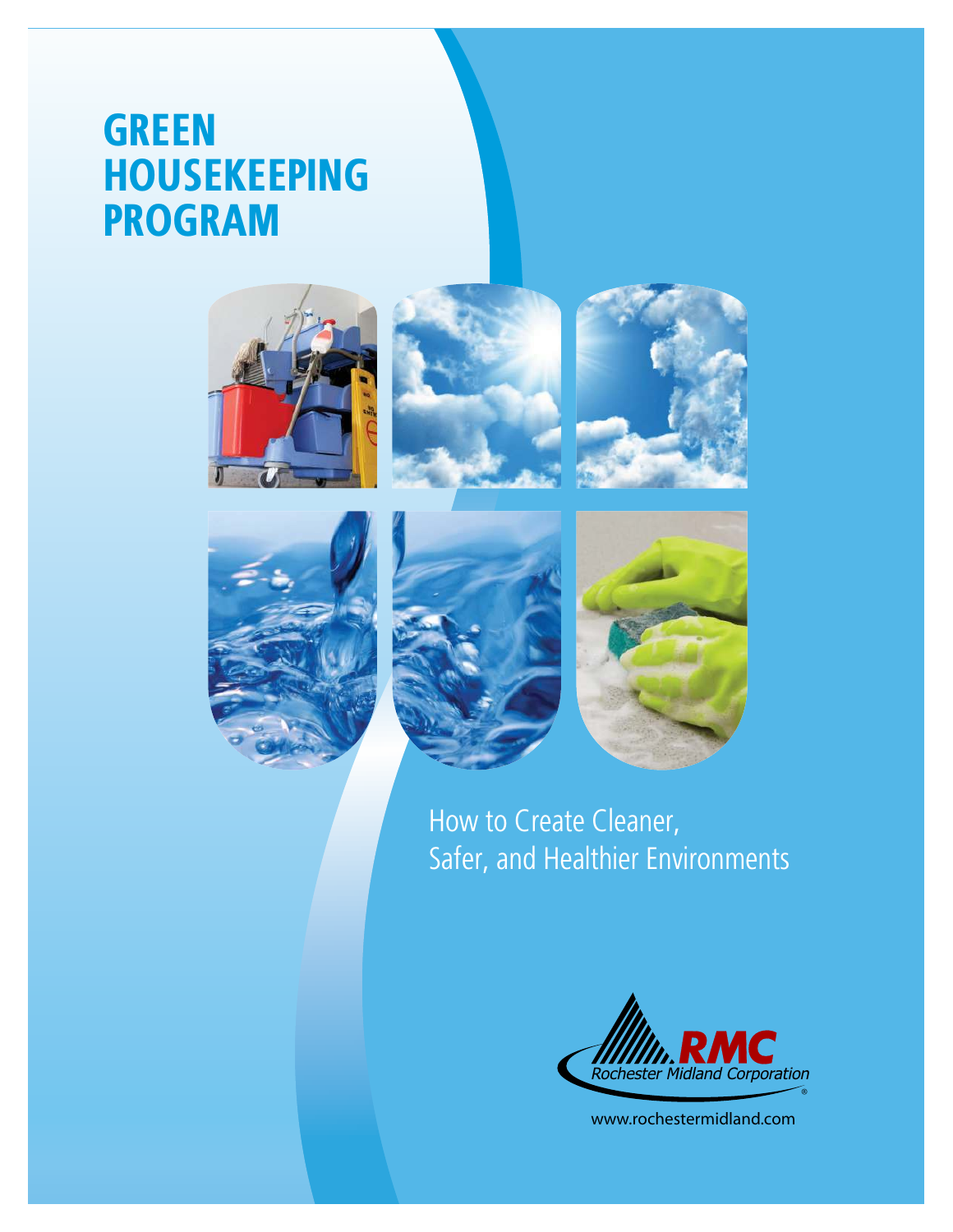# The RMC Green Housekeeping Program

## The Most Advanced, Complete, and Comprehensive Green Housekeeping Program in the World.

It's not surprising when you consider that, since 1888, we've been developing innovative and effective cleaning solutions to all kinds of cleaning problems.

**Why Green Housekeeping?** We are concerned with worker hazards and the negative impact on people who handle harsh cleaning chemicals. As healthcare facilities, factories, offices, schools, athletic facilities, even homes become more energy efficient (air tight), the greater the need to understand indoor environmental conditions. How we clean and

Traditional cleaners can be dangerous to use and can greatly effect indoor air quality with irritating fumes, harsh acids and alkalis, glycol ethers, particulates, petroleum distillates, and even carcinogens. And, the negative impact can extend and regulatory reporting.

**What is Green Housekeeping?** The RMC Green Housekeeping Program is a comprehensive and integrated cleaning resource that promotes environmental responsibility. We begin with a complete site survey and inventory of current cleaning problems, goals, and resources. We then develop and present a critique to management. We not only strategies, but, we also educate management on the hows and whys of potential liability and concepts of cleaning for health.

We suggest and recommend positive, healthy changes and deliver educational programs aimed at developing proactive leadership and sustainable practices. We will help you to set up "green teams" within your organization to support improve and maintain your environment while reducing labor costs, chemical usage, and risk.

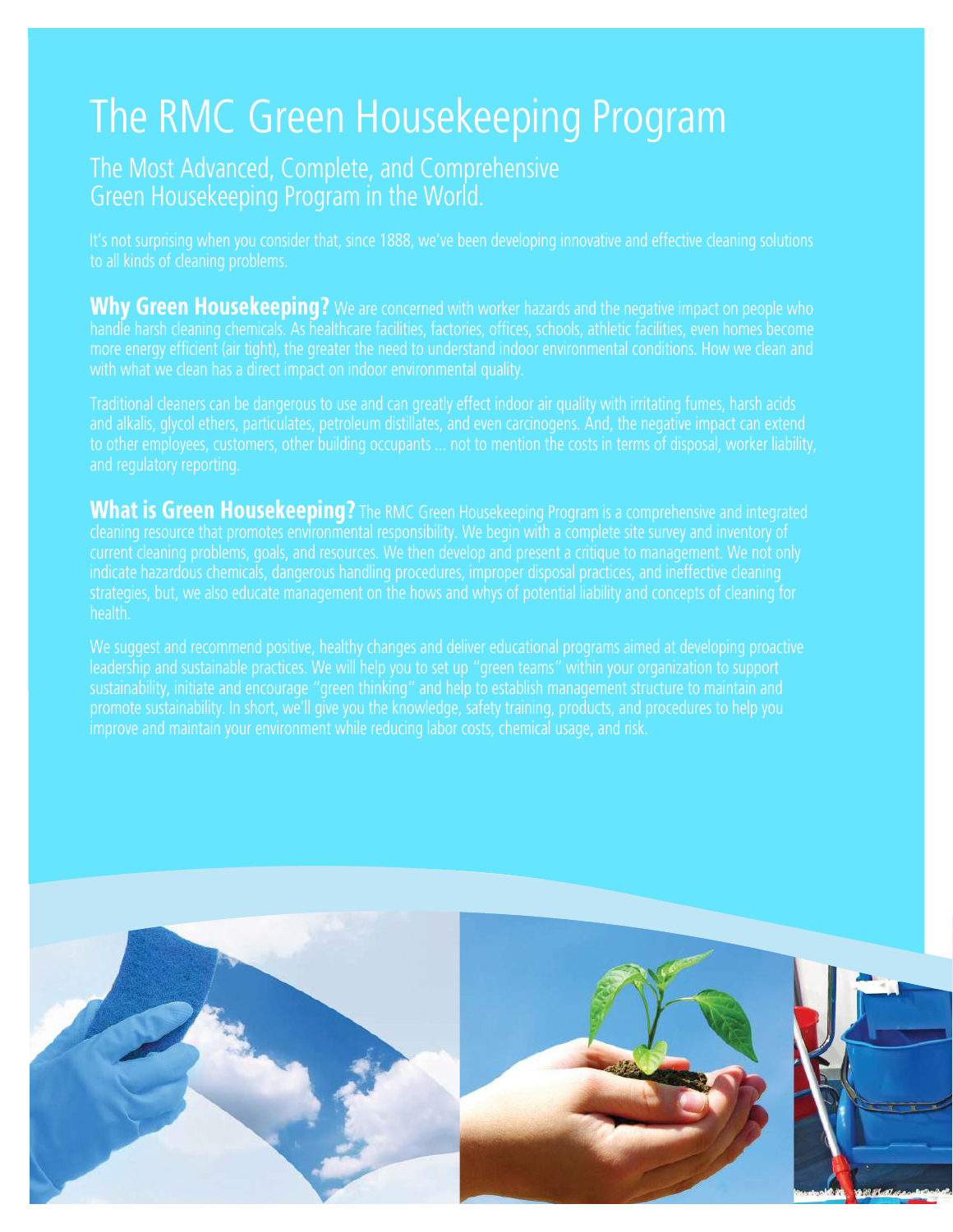# Enviro Care® is Green Housekeeping's Cornerstone

In 1988, RMC pioneered a new concept in the cleaning industry when we introduced Enviro Care\*,

a line of environmentally preferable high performance cleaning products. We continuously improve our Enviro Care products and recently redesigned our products for greater use of rapidly renewable resources, to meet even tougher standards for aquatic toxicity, biodegradability and human health — while improving the already great product performance. In an article "The Cleanest Cleaners" in the October 2000 issue of Lodging Magazine, authors John Paul Kusz and Mark T. Petruzzi said Enviro Care cleaners "... were clearly environmentally superior than products currently used ... were well designed with regard to their formulation in terms of environmental, health, and safety issues ... were proven better in objective analysis."

RMC is the first company in the world to receive Green Seal Certification for institutional and industrial cleaning products. Now, along with a multitude of other prestigious awards, Enviro Care Glass Cleaner, Tough Job Cleaner, Neutral All Purpose Cleaner and Washroom Cleaner are the only institutional cleaning products to be recognized as Green Seal Certified under GS-37 Standards. This means that these cleaners meet high levels of performance and pose minimal threats to human health and the environment compared to most other products in these categories.



# Housekeeping Floor Care

- . Non-toxic
- Non-corrosive
- Non-combustible
- **Non-reactive**
- No hazardous ingredients
- No suspected carcinogens or ozone-depleting compounds
- Phosphate Free



- **. No Heavy Metal Complexes** or Endocrine Disrupters
- **Slip Resistant**
- **-** Create No Toxic Fumes
- **Require No Special** Respiratory Equipment

 *\* Available in Canada as Enviro Chem® brand*